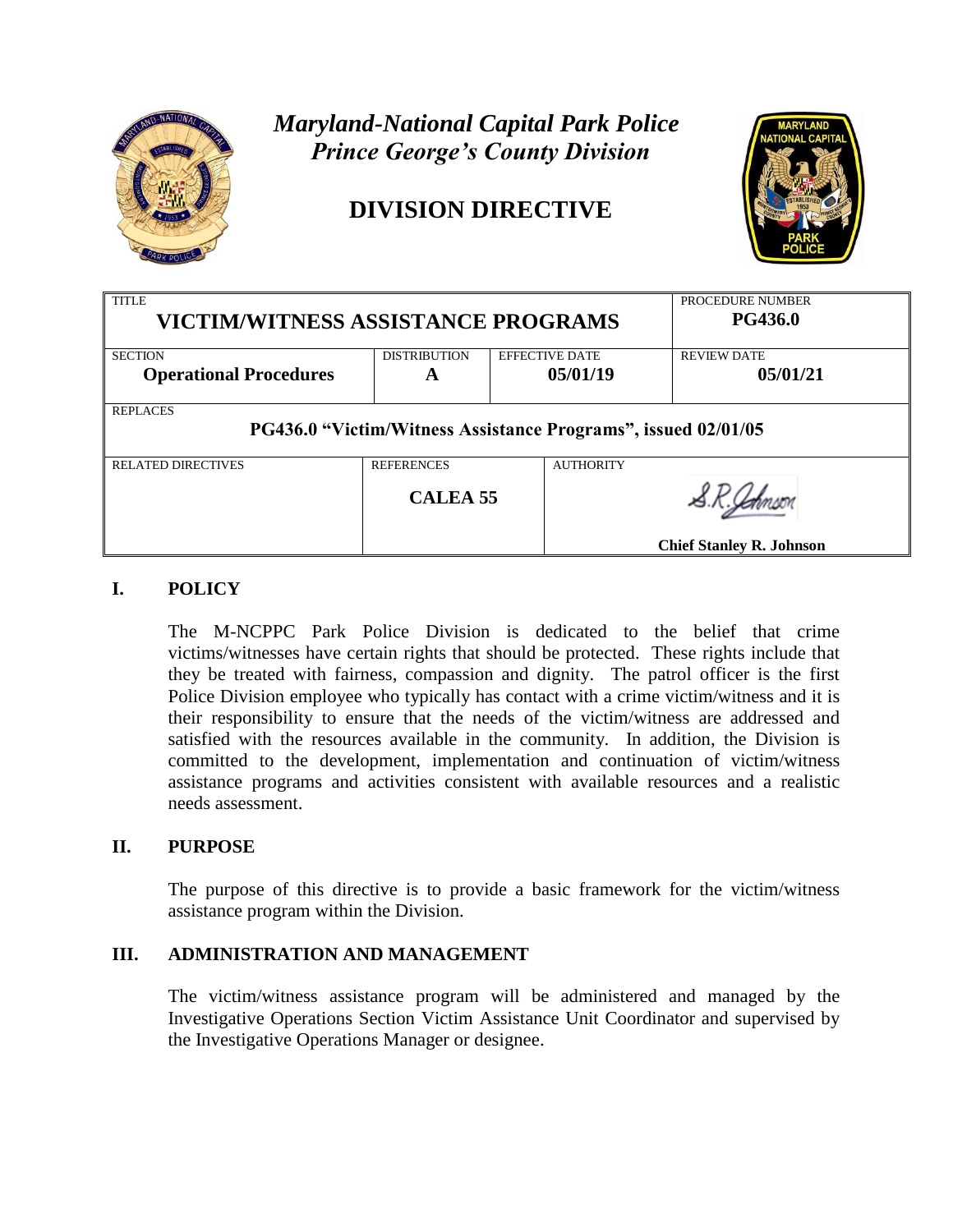## **IV. RIGHTS OF THE CRIME VICTIMS/WITNESSES**

In accordance with Criminal Procedure Article 11-1002 of the Maryland Code, crime victims/witnesses shall:

- A. Be informed by the various and appropriate criminal justice agencies of these guidelines;
- B. Be treated with dignity, respect, courtesy and sensitivity;
- C. Receive crisis intervention assistance, if needed, or be informed by the appropriate criminal justice agency where crisis intervention assistance, emergency medical treatment, creditor intercession services or other social services and counseling may be obtained;
- D. Be notified in advance of dates and times of trial court proceedings in the case and, on written request, of post sentencing proceedings, and be notified if the court proceedings to which they have been summoned will not proceed as scheduled;
- E. Be advised of the protection available and, on request, be protected by criminal justice agencies, to the extent reasonable, practicable and, in the agency's discretion, necessary, from harm or threats of harm arising out of the crime victim/witnesses cooperation with law enforcement and prosecution efforts;
- F. During any phase of the investigative proceedings or court proceedings, be provided, to the extent practicable, a waiting area that is separate from the suspect(s) and the family and friends of the suspect(s);
- G. Be informed by the appropriate criminal justice agency of financial assistance, criminal injuries compensation and any other social services available as a result of being a crime victim/witness and receive assistance or information on how to apply for services;
- H. Be advised of and, on request, be provided with employer intercession services, when appropriate, by the State's Attorney's Office or other available resource to seek employer cooperation in minimizing an employee's loss of pay or other benefits resulting from participation in the criminal justice process;
- I. On written request, be kept reasonably informed by the police or the State's Attorney of the apprehension of a suspect, closing of the case, and an office to contact for information about the case;
- J. Be advised of the right to have stolen or other property promptly returned and, on written request, have the property promptly returned by law enforcement agencies when means can be employed to otherwise satisfy evidentiary requirements for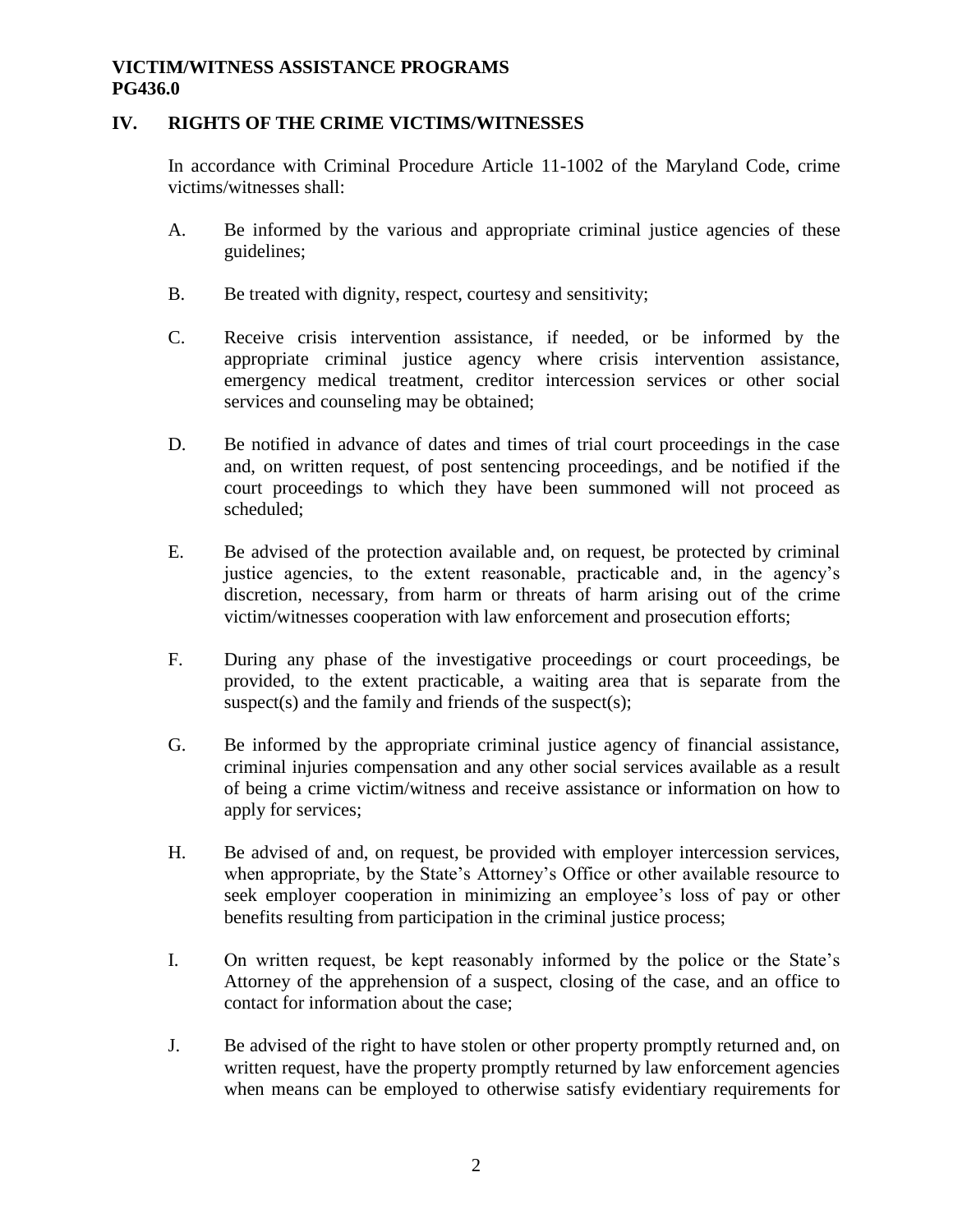prosecution unless there is compelling law enforcement reason for retaining it;

- K. For a crime of violence, as defined in Criminal Procedure Article 11-104 of the Maryland Code, on written request, be kept informed by pretrial release personnel, the State's Attorney, District Attorney or Attorney General, as appropriate, of any proceeding that affects the crime victim's interests, including bail hearing, bond review, dismissal, nolle prosequi, Probation Before Judgement (PBJ), or stetting of charges, trial, disposition, whether at hearing, trial, or appellate level;
- L. On request of the State's Attorney to and in the discretion of the judge, be permitted to address the judge or jury or have a victim impact statement read by the judge or jury at sentencing before the imposition of the sentence or at any hearing to consider altering the sentence;
- M. Be informed, in appropriate cases by the State's Attorney of the right to request restitution and, on request, be provided assistance in the preparation of the request and advice as to the collection of the payment of any restitution awarded;
- N. Be entitled to a speedy disposition of the case in which the individual is involved as a crime victim or witness in order to minimize the length of time the individual must endure responsibilities and stress in connection with the matter;
- O. On written request to the parole authority, to be informed any time there is to be a hearing on provisional release from custody and any time the offender is to receive such a release;
- P. On written request to the Patuxent Institution, Division of Correction, or Parole Commission, as appropriate, have a victim impact statement read at any hearing to consider temporary leave status or a provisional release; and
- Q. On written request to the agency that has custody of the offender after sentencing, be informed by the agency any time the offender escapes or receives a mandatory supervision release.

## **V. VICTIM WITNESS ASSISTANCE PROGRAM FUNCTIONS**

The Coordinator of the Victim Witness Assistance Program (VWAP) will ensure that the following tasks are performed as designated:

- A. Ensure the confidentiality of victims and witnesses and their role in case development to the extent consistent with applicable Maryland law.
- B. Will analyze the victim assistance needs and the available services within the jurisdiction of the M-NCPPC Park Police/Prince Georges Division every three (3) years. The analysis will include: When was our last? Should we create a date?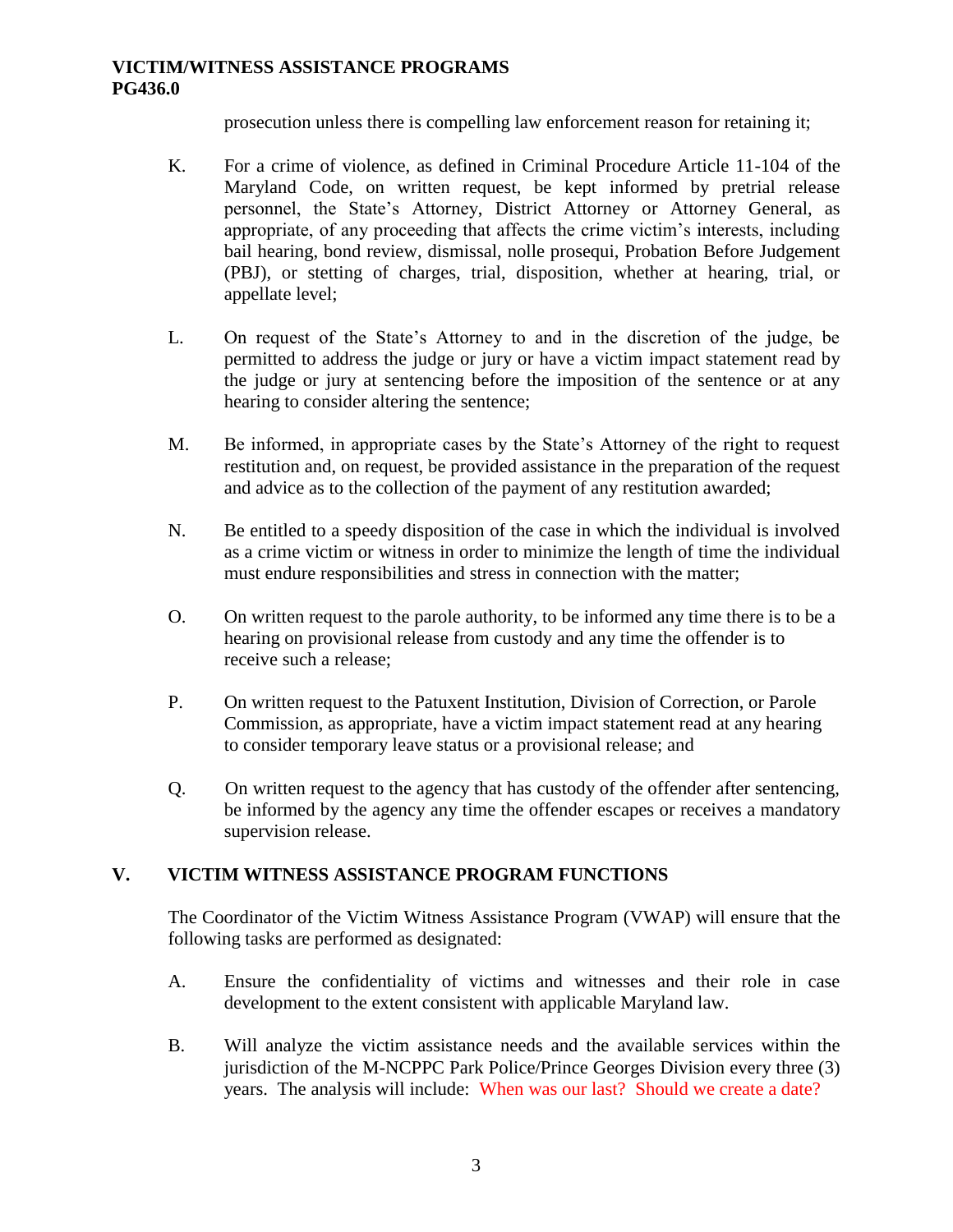- 1. Major types of victimization within the jurisdiction of the M-NCPPC Park Police/Prince George's Division.
- 2. Inventory of the information and service needs of victims.
- 3. Continuously update the victim assistance and related community services available within the County of Prince George's as VWAP resources.
- 4. Identification of all unfulfilled needs of victims and the implementation of procedures and programs to address those needs which are realistic and within the resources available in Prince George's County.
- C. Define the VWAP Unit's goals and objectives on a fiscal year basis (July 01) in conjunction with the development of Divisional goals.
- D. Maintain liaison with other criminal justice agencies, governmental and nongovernmental agencies and organizations concerned with victim's needs and rights.
- E. Ensure that all non-sworn employees, when they are hired, are informed about existing agency and community victim assistance programs serving the public as well as agency personnel.
- F. Ensure that the Division conducts training of its sworn personnel in victim/witness rights and needs, and the Department's role in meeting those needs and rights, during both the classroom and field training portion of recruit training.
- G. Ensure that sworn and civilian personnel directly involved in agency victim/witness assistance efforts receive ongoing and retraining as appropriate.
- H. Provide the Communications and Park Police stations with materials regarding victim/witness assistance and referral information.
- I. Coordinate with the Public Information Officer (PIO) efforts to inform the public and the media about the agency's VWAP and the services available.

## **VI. PARK POLICE OFFICER GUIDELINES**

- A. The Park Police Officers shall maintain crime victim/witness referral information (Governmental and agency approved private sector) at their disposal to address needs of medical attention, counseling, and emergency financial assistance on a 24-hour basis to provide continuity of service to those in need.
- B. The Park Police Officer will attempt to provide as much referral assistance as possible in order to facilitate the needs of the crime victim(s) and witnesses.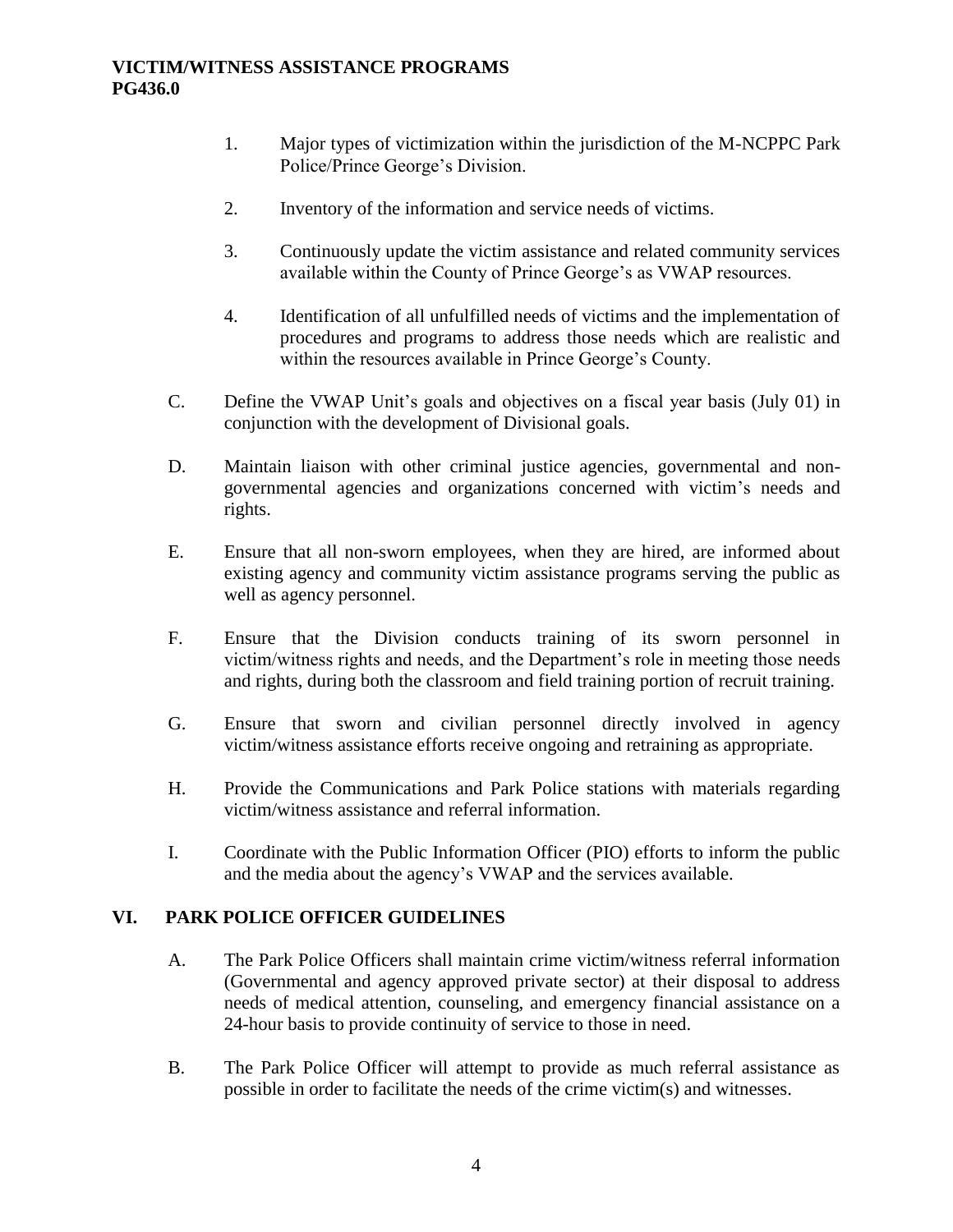- C. The Park Police Officer(s) will hand out the "Crime Victims and Witnesses: Your Rights and Services" brochure to all victims/witnesses when writing a crimes report. The officer will then write in his/her narrative that he/she has issued the brochure to the victim/witness and note if the victim/witness is non-English speaking.
- D. The Park Police Officer(s) should consider incorporating an extra individual; i.e.: a relative, or a close friend for emotional support to inform the victim's family or next-of-kin that the victim was seriously injured or deceased as a result of being a victim of a serious crime or accident. This tactic could be useful and compassionate in the notification process.

#### **VII. PRELIMINARY INVESTIGATION GUIDELINES**

During the preliminary investigation of any criminal incident, the investigating officer will ensure that the following services are provided to the victim, at a minimum:

- A. Give information to the victim/witness about applicable services (i.e.: counseling, medical attention, compensation programs or emergency financial assistance, victim advocacy, emergency response numbers and victim assistant phone number). The Prince George's Family Justice Center (FJC) Brochure is an added handout of information;
- B. The assigned investigator will conduct electronic and/or telephonic proactive follow-up contacts with victims and if need be, advise them of our VWAP.
- C. Advise the victim to contact the Park Police for any follow-up report(s) about what to do if the suspect or the suspect's companions or family threatens or otherwise intimidates them;
	- 1. Threats to victims will be documented in an Incident/Crime Reports and forwarded to the immediate supervisor of the investigating officer as well as the Coordinator of the VWAP. Appropriate assistance will be determined by and the resources available to the Park Police and, if possible, be commensurate with the danger faced by the victim/witness.
	- 2. When appropriate, the State's Attorney's office will be notified of threats received by victims/witnesses. Notification will be made verbally and confirmed in writing.
	- 3. Inform victims/witnesses about the incident case number and subsequent steps in the processing of the case.
	- 4. Provide the investigator's phone number and/or email address in the event the victim wishes to report additional information about the case or wishes